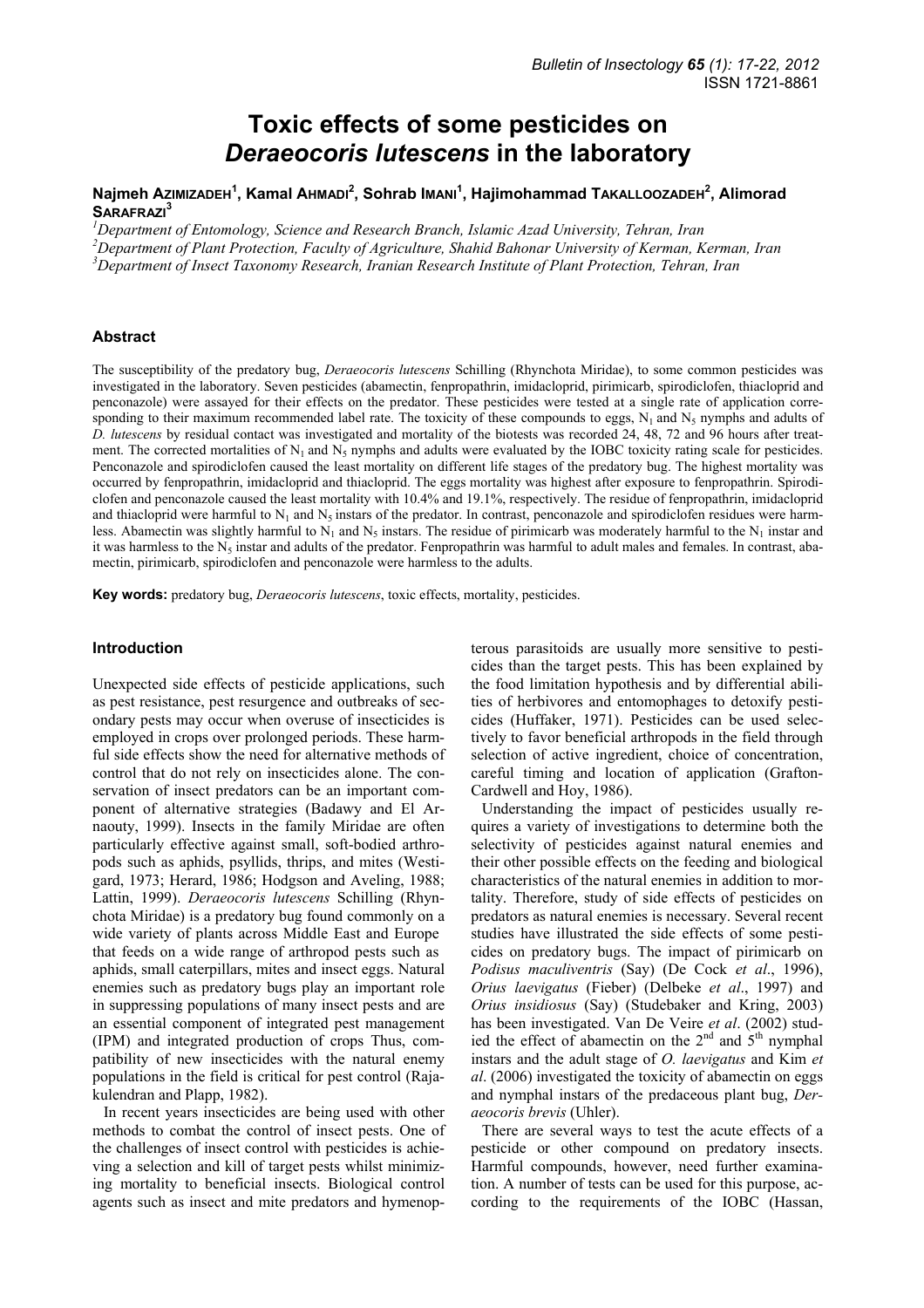1994). An extended laboratory test is an additional test which helps to estimate the hazard before deciding whether further trials under semi-field or field conditions are required. According to the IOBC, once an insecticide is tested in the laboratory and shows no toxicity to natural enemies, no further semi-field or field studies are needed (Hassan, 1998). In addition to killing natural enemies directly, insecticides may also have sublethal effects on insect behaviour, reproductive capabilities, egg hatch, rate of development, feeding rate, and life span. Therefore, sublethal effects experiment is necessary for both harmless and harmful chemicals.

The aim of the present investigation was to study the acute effects of the most commonly used pesticides in greenhouses in Iran, such as penconazole, abamectin, fenpropathrin, imidacloprid, pirimicarb, thiacloprid and spirodiclofen on the predatory bug *D. lutescens*, according to IOBC toxicity criteria under laboratory conditions. The toxicity of these seven compounds to eggs, nymphal instars  $(N_1 \text{ and } N_5)$  and adults of *D. lutescens* by residual contact was investigated.

## **Materials and methods**

## Rearing of the predatory bug, *D. lutescens*

The predatory bug, *D. lutescens* was originally obtained from the experimental teaching garden of Shahid Bahonar University of Kerman, Iran. This species was identified by Department of Insect Taxonomy Research, Iranian Research Institute of Plant Protection, Tehran, Iran. They were reared in a climatically controlled chamber at  $25 \pm 1$  °C temperature, relative humidity of  $60 \pm 10\%$  and a photoperiod of 16:8 (L:D). Broad bean leaves were used as oviposition substrate in round plastic Petri dishes (6 cm diameter) filled with 2 cm thicklayer of 0.7% agar gel. The bugs were offered daily 40 of one or two day-old individuals of *Myzus persicae*  (Sulzer) as prey.

## Procedures of the experiments

During these studies, commercial formulations of seven pesticides, being one fungicide (penconazole) and six insecticides (abamectin, fenpropathrin, imidacloprid, pirimicarb, spirodiclofen and thiacloprid) were assayed for their effects on *D. lutescens* (table 1). These pesticides were tested at a single rate of application, corresponding to their maximum recommended label rate, which is generally used by farmers in greenhouses.

For each experiment, all products were diluted in distilled water at concentrations corresponding to the highest recommended label rates. The residual contact toxicity of pesticides was determined using a leaf dip bioassay. The excised broad bean leaf discs (5 cm diameter) were submerged in the pesticides solutions for 5 seconds and left to dry at room temperature for circa two hours. In the control treatments, the leaves were immersed only in distilled water. The leaf discs were placed into the round plastic Petri dishes (6 cm diameter) as described above. The round plastic Petri dishes were held in climate chambers (mentioned above).

## Acute toxicity to eggs

In order to assess the percentage mortality of *D. lutescens* eggs after exposure to the pesticides, the mated females of the predatory bug (5 days after starting oviposition) were confined individually on leaves in the Petri dishes for egg laying. After 24 hours, the egginfested leaves were treated with different pesticides as described above. The eggs were incubated and checked daily until eggs hatched and the nymphs came out from the leaves. At least ten egg-infested leaves were used for each treatment (The hatched eggs were considered as alive and others were as dead).

## Acute toxicity to nymphal instars

In this experiment, five newly hatched  $N_1$  instars of *D*. *lutescens* (10 replicates;  $n = 50$ ) were placed together into a Petri dish on a broad bean leaf treated with different pesticides, and eggs of *Sitotroga cerealella* (Olivier) were offered as food. Mortality of nymphs was recorded 24, 48, 72 and 96 hours after treatment. Ones that did not move in response to probing with a camelhair brush were considered as dead. In another set of experiments, five newly moulted  $5<sup>th</sup>$  nymphal instars (10 replicates;  $n = 50$ ) were used in each Petri dish and the experiment was conducted in a similar way.

#### Acute toxicity to adults

Prior to recording mortality of adult females and males of *D. lutescens* after contact with the pesticides, the newly emerged females and males were transferred

**Table 1.** List of common name, trade name, chemical class and concentration of selected pesticides tested on *D. lutescens*.

| Pesticide group             | Common name<br>(active ingredient) | Trade name | Chemical class                        | Concentration tested*<br>(mg a.i. per litre) |
|-----------------------------|------------------------------------|------------|---------------------------------------|----------------------------------------------|
|                             | Abamectin                          | Vertimec   | Macrocyclic lactone<br>(Biopesticide) |                                              |
| Insecticides and Acaricides | Fenpropathrin                      | Danitol    | Pyrethroid                            | 100                                          |
|                             | Imidacloprid                       | Confidor   | Neonicotinoid                         | 150                                          |
|                             | Pirimicarb                         | Primor     | Carbamate                             | 250                                          |
|                             | Spirodiclofen                      | Envidor    | Tetronic acid                         | 148                                          |
|                             | Thiacloprid                        | Calypso    | Neonicotinoid                         | 150                                          |
| Fungicide                   | Penconazole                        | Topas      | Triazole                              | 4                                            |

\*The maximum recommended label rate.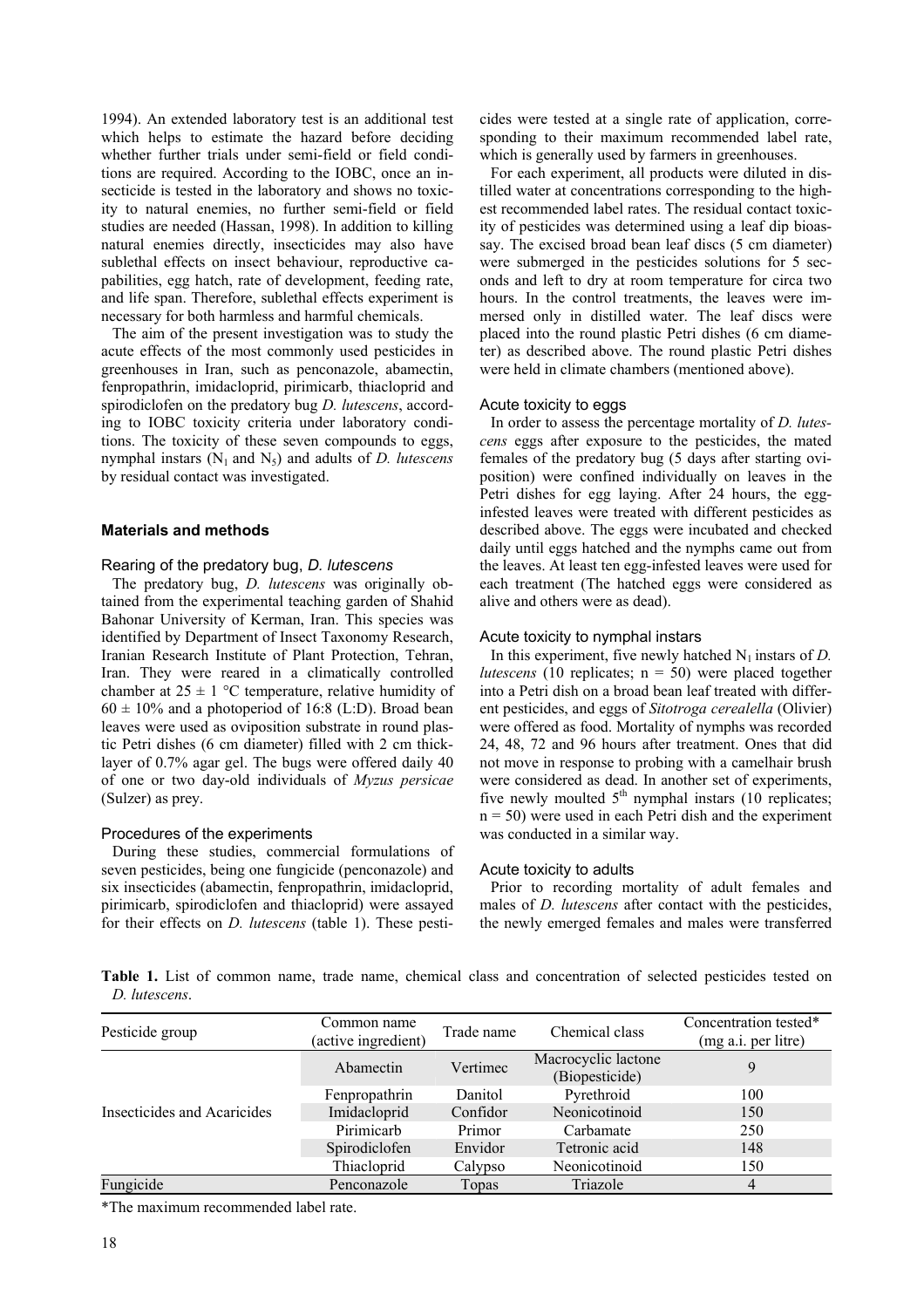

**Figure 1.** Percentage mortality of *D. lutescens* eggs after exposure to maximum recommended label rates of selected pesticides.

into Petri dishes for two days for mating. They were offered eggs of *S. cerealella* as food*.* Five mated females/males were then transferred to a new Petri dish on the treated broad bean leaf. The experiments continued in a similar procedure to the experiments for the nymphal instars and replicated 10 times for each sex and pesticide ( $n = 50$ ).

#### Statistical analysis

For the 24, 48, 72 and 96 hours assessments, the mortality data were adjusted for mortality in the water control using Abbott's correction (Abbott, 1925). The actual pesticide induced mortality as:

 $M_a$  (%) =  $[(M_t - M_c)/(100 - M_c)] \times 100$ ; where  $M_a$  is corrected mortality  $(^{0}_{0})$ ,  $M_{t}$  is mortality in treatment  $(^{0}_{0})$ , and  $M_c$  is mortality in the control  $\left(\frac{9}{6}\right)$ . The corrected mortalities of nymphal instars and adults were evaluated by the IOBC toxicity rating scale for pesticides under laboratory conditions: 1, harmless  $\approx 30\%$  mortality); 2, slightly harmful (30) - 79% mortality); 3, moderately harmful (80 - 99% mortality) and 4, harmful  $(>99\%$  mortality) (Hassan, 1994).

For statistical comparison of the mortality of eggs, nymphal instars and adults of *D. lutescens*, the laboratory data were subjected to a one-way analysis of variance (ANOVA) followed by a Tukey Test (StatPlus version 4.9, 2007).

## **Results**

### Acute toxicity to eggs

The mortality of *D. lutescens* eggs caused by different pesticides and water control showed significant differences among the treatments (figure 1). The egg mortaliy of the predatory bug was highest with fenpropathrin (100%) compared to the other pesticides tested. Spirodiclofen and penconazole caused the least mortality with 10.4% and 19.1%, respectively.

#### Acute toxicity to nymphal instars

Fenpropathrin and imidacloprid caused 100% mortality of  $N_1$  instars 24 hours after exposure to the pesticides (table 2). The mortality of  $N_1$  instars in the penconazole treatment was 2.9% 24 hours. Moreover, pirimicarb was moderately harmful to  $N_1$  instars of the predator in the 96 hours after treatment according to IOBC ratings for laboratory assays, while the fungicide penconazole and spirodiclofen residues were harmless.

The mortality of  $N_5$  instars of *D. lutescens* was  $100\%$ in the fenpropathrin treatment 24 hours after exposure, while pirimicarb was harmless after 96 hours (table 3). The pesticides impact speed was variable, and fenpropathrin was faster than other treatments. The residue of fenpropathrin, imidacloprid and thiacloprid were harmful to  $N_5$  instars of the predator after 96 hours. Abamectin was slightly harmful to  $N_5$  instars, while penconazole, pirimicarb and spirodiclofen residues were harmless.

## Acute toxicity to adults

The mortality of *D. lutescens* females was 96.0% in the fenpropathrin treatment 24 hours after exposure (table 4). The residues of imidacloprid and thiacloprid were moderately harmful to predatory females 96 hours after treatment.

The residue of fenpropathrin and imidacloprid were harmful to the males after 96 hours (table 5). Moreover, thiacloprid was moderately harmful, while other pesticides were harmless to males and females of the predator during the mentioned period.

**Table 2.** Percentage mortality of  $N_1$  instars of *D. lutescens* after 24, 48, 72 and 96 h of exposure to maximum recommended label rates of pesticides and toxicity rating.

| Pesticide group           | Treatment     | Corrected mortality $(\%)$ of N <sub>1</sub> instars after (hours)<br>$mean \pm SE$ |                 |                 |                           |                |
|---------------------------|---------------|-------------------------------------------------------------------------------------|-----------------|-----------------|---------------------------|----------------|
|                           |               | 24                                                                                  | 48              | 72              | 96                        | rating         |
| Insecticides & Acaricides | Abamectin     | $17.1 \pm 6.2$                                                                      | $36.4 \pm 6.7$  | $61.4 \pm 8.3$  | $70.0 \pm 7.9 b$          | $\overline{2}$ |
|                           | Fenpropathrin | $100.0 \pm 0.0$                                                                     | $100.0 \pm 0.0$ | $100.0 \pm 0.0$ | $100.0 \pm 0.0 \text{ c}$ | 4              |
|                           | Imidacloprid  | $100.0 \pm 0.0$                                                                     | $100.0 \pm 0.0$ | $100.0 \pm 0.0$ | $100.0 \pm 0.0 \text{ c}$ | $\overline{4}$ |
|                           | Pirimicarb    | $61.4 \pm 10.5$                                                                     | $76.4 \pm 7.5$  | $85.0 \pm 6.4$  | $89.3 \pm 4.8$ c          | 3              |
|                           | Spirodiclofen | $2.9 \pm 1.9$                                                                       | $5.7 \pm 2.3$   | $5.7 \pm 2.3$   | $6.1 \pm 1.0 a$           |                |
|                           | Thiacloprid   | $52.8 \pm 5.3$                                                                      | $91.4 \pm 3.4$  | $100.0 \pm 0.0$ | $100.0 \pm 0.0 \text{ c}$ | $\overline{4}$ |
| Fungicide                 | Penconazole   | $2.9 \pm 1.9$                                                                       | $2.9 \pm 1.9$   | $2.9 \pm 1.9$   | $2.9 \pm 1.9 a$           |                |

\* IOBC toxicity rating scale for pesticides evaluated under laboratory conditions: 1, harmless (< 30% mortality); 2, slightly harmful (30-79% mortality); 3, moderately harmful (80-99% mortality) and 4, harmful (> 99% mortality) (Hassan, 1994).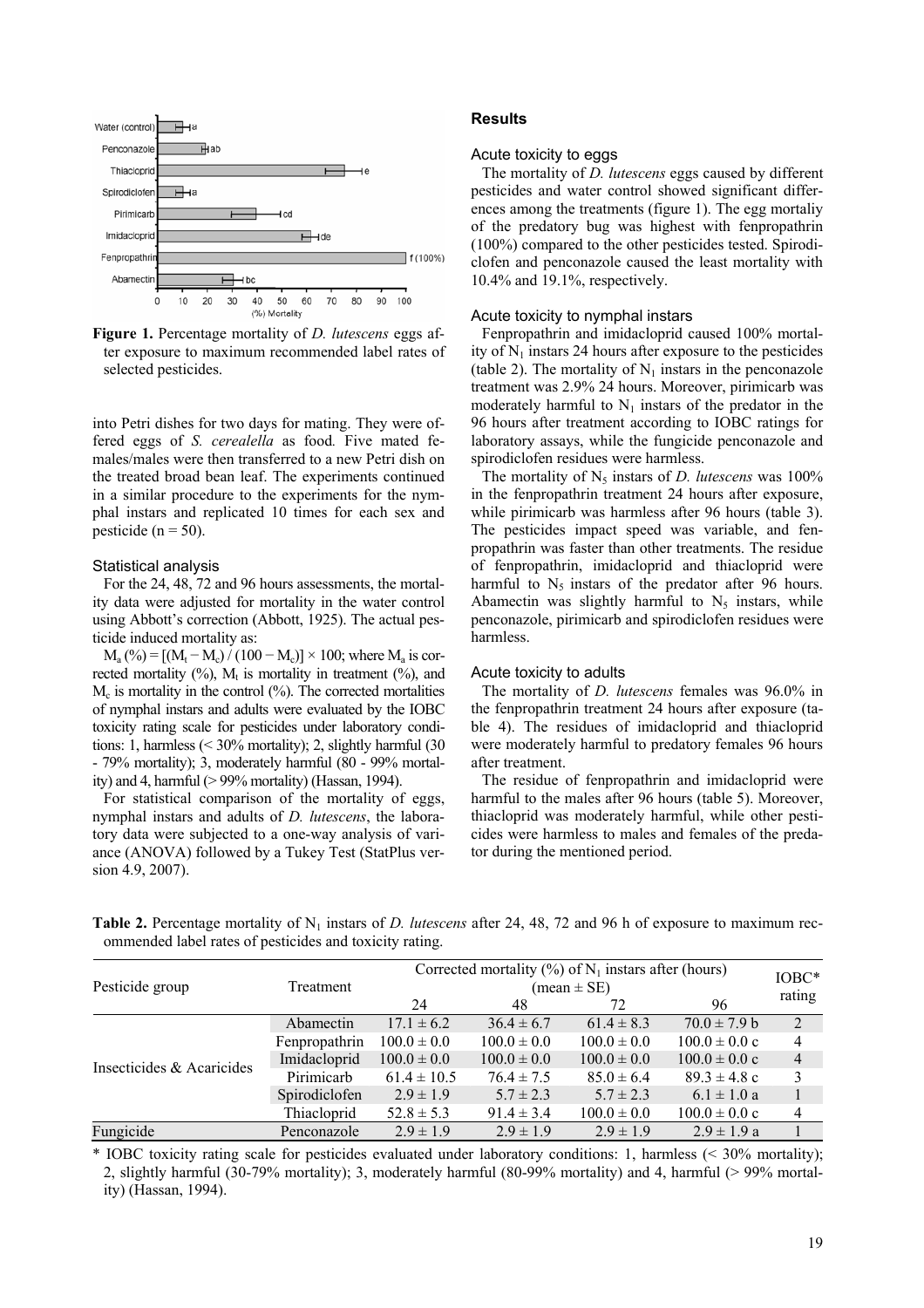| Pesticide group           | Treatment     | Corrected mortality $(\%)$ of N <sub>5</sub> instars after (hours)<br>$(\text{mean} \pm \text{SE})$ |                 |                 |                   |                |
|---------------------------|---------------|-----------------------------------------------------------------------------------------------------|-----------------|-----------------|-------------------|----------------|
|                           |               | 24                                                                                                  | 48              | 72              | 96                | rating         |
| Insecticides & Acaricides | Abamectin     | $4.0 \pm 2.7$                                                                                       | $14.0 \pm 5.2$  | $19.3 \pm 3.8$  | $30.0 \pm 5.1 b$  | 2              |
|                           | Fenpropathrin | $100.0 \pm 0.0$                                                                                     | $100.0 \pm 0.0$ | $100.0 \pm 0.0$ | $100.0 \pm 0.0 d$ | 4              |
|                           | Imidacloprid  | $92.0 \pm 4.4$                                                                                      | $100.0 \pm 0.0$ | $100.0 \pm 0.0$ | $100.0 \pm 0.0 d$ | $\overline{4}$ |
|                           | Pirimicarb    | $4.0 \pm 2.7$                                                                                       | $4.0 \pm 2.7$   | $6.0 \pm 3.0$   | $9.3 \pm 3.7 a$   |                |
|                           | Spirodiclofen | $0.0 \pm 0.0$                                                                                       | $0.0 \pm 0.0$   | $2.9 \pm 1.9$   | $2.9 \pm 1.9 a$   |                |
|                           | Thiacloprid   | $16.0 \pm 5.8$                                                                                      | $46.0 \pm 5.2$  | $64.0 \pm 5.8$  | $82.0 \pm 7.0$ c  | $\overline{4}$ |
| Fungicide                 | Penconazole   | $3.6 \pm 3.6$                                                                                       | $3.6 \pm 3.6$   | $3.6 \pm 3.6$   | $3.6 \pm 3.6 a$   |                |

**Table 3.** Percentage mortality of  $N_5$  instars of *D. lutescens* after 24, 48, 72 and 96 h of exposure to maximum recommended label rates of selected pesticides and toxicity rating.

\* IOBC toxicity rating scale (see table 2).

**Table 4.** Percentage mortality of *D. lutescens* females after 24, 48, 72 and 96 h of exposure to maximum recommended label rates of selected pesticides and toxicity rating.

|                           |               | Corrected mortality (%) of females after (hours) |                 |                 |                   |                |
|---------------------------|---------------|--------------------------------------------------|-----------------|-----------------|-------------------|----------------|
| Pesticide group           | Treatment     | $(\text{mean} \pm \text{SE})$                    |                 |                 |                   |                |
|                           |               | 24                                               | 48              | 72              | 96                | rating         |
| Insecticides & Acaricides | Abamectin     | $0.0 \pm 0.0$                                    | $2.9 \pm 1.9$   | $12.9 \pm 4.4$  | $17.1 \pm 6.2 b$  | 47             |
|                           | Fenpropathrin | $96.0 \pm 2.7$                                   | $100.0 \pm 0.0$ | $100.0 \pm 0.0$ | $100.0 \pm 0.0 d$ | $\overline{4}$ |
|                           | Imidacloprid  | $46.0 \pm 9.0$                                   | $70.0 \pm 7.9$  | $87.1 \pm 4.7$  | $95.7 \pm 2.8$ cd | 3              |
|                           | Pirimicarb    | $0.0 \pm 0.0$                                    | $2.9 \pm 1.9$   | $4.3 \pm 2.2$   | $4.3 \pm 2.2 a$   |                |
|                           | Spirodiclofen | $0.0 \pm 0.0$                                    | $1.4 \pm 1.4$   | $4.3 \pm 2.2$   | $7.1 \pm 2.4$ ab  | 1              |
|                           | Thiacloprid   | $30.7 \pm 9.6$                                   | $46.4 \pm 8.6$  | $65.7 \pm 7.3$  | $85.0 \pm 5.6$ c  | 3              |
| Fungicide                 | Penconazole   | $0.0 \pm 0.0$                                    | $0.0 \pm 0.0$   | $1.4 \pm 1.4$   | $1.4 \pm 1.4 a$   |                |

\* IOBC toxicity rating scale (see table 2).

**Table 5.** Percentage mortality of *D. lutescens* males after 24, 48, 72 and 96 h of exposure to maximum recommended label rates of selected pesticides and toxicity rating.

| Pesticide group           | Treatment     | Corrected mortality (%) of males after (hours)<br>$mean \pm SE$ |                 |                 |                           |                |
|---------------------------|---------------|-----------------------------------------------------------------|-----------------|-----------------|---------------------------|----------------|
|                           |               | 24                                                              | 48              | 72              | 96                        | rating         |
| Insecticides & Acaricides | Abamectin     | $2.0 \pm 2.0$                                                   | $10.0 \pm 4.5$  | $11.4 \pm 5.5$  | $20.0 \pm 5.6 b$          |                |
|                           | Fenpropathrin | $100.0 \pm 0.0$                                                 | $100.0 \pm 0.0$ | $100.0 \pm 0.0$ | $100.0 \pm 0.0 \text{ c}$ | 4              |
|                           | Imidacloprid  | $62.0 \pm 7.0$                                                  | $90.0 \pm 5.4$  | $100.0 \pm 0.0$ | $100.0 \pm 0.0$ c         | $\overline{4}$ |
|                           | Pirimicarb    | $0.0 \pm 0.0$                                                   | $6.0 \pm 3.0$   | $6.0 \pm 3.0$   | $6.0 \pm 3.0 a$           |                |
|                           | Spirodiclofen | $0.0 \pm 0.0$                                                   | $0.0 \pm 0.0$   | $0.0 \pm 0.0$   | $0.0 \pm 0.0 a$           |                |
|                           | Thiacloprid   | $24.0 \pm 7.8$                                                  | $56.0 \pm 10.2$ | $87.1 \pm 6.5$  | $95.7 \pm 2.8$ c          | 3              |
| Fungicide                 | Penconazole   | $0.0 \pm 0.0$                                                   | $6.2 \pm 4.1$   | $6.2 \pm 4.1$   | $6.2 \pm 4.1$ a           |                |

\* IOBC toxicity rating scale (see table 2).

# **Discussion**

The purpose of this test was to screen out products which can be considered as completely and definitely harmless by acute toxicity to eggs, nymphal instars  $(N_1)$ and  $N_5$ ) and the adult stage of *D. lutescens*. This was the case for the fungicide penconazole as well as the insecticide spirodiclofen. A similar study was conducted by Studebaker and Kring (2003) where the mortalities of N3 instars and adult females and males of *O. insidiosus*  due to tebufenozide were 15, 21.3 and 20% respectively. As a residual contact treatment, spirodiclofen and penconazole were ranked as harmless to eggs James (2004) also reported spirodiclofen was harmless to the

predatory bug, *Orius tristicolor* (White) (Rhynchota Anthocoridae), ladybeetle, *Stethorus punctum* (Le-Conte) (Coleoptera Coccinellidae) as well as predatory mites (*Galendromus occidentalis* (Nesbitt), *Neoseiulus fallacis* (Garman), *Amblyseius andersoni* (Chant): Phytoseiidae).

In this study, the residue of abamectin was slightly harmful to nymphal instars of the predator in the 4 days after treatment and it was harmless to the adult stage of the predator. Kim *et al*. (2006) showed abamectin at the full field rate did not affect egg hatch of *D. brevis*, but the residue had moderate to high toxicity to hatched nymphs. Also, topically applied acetamiprid and abamectin had moderate to high acute toxicity to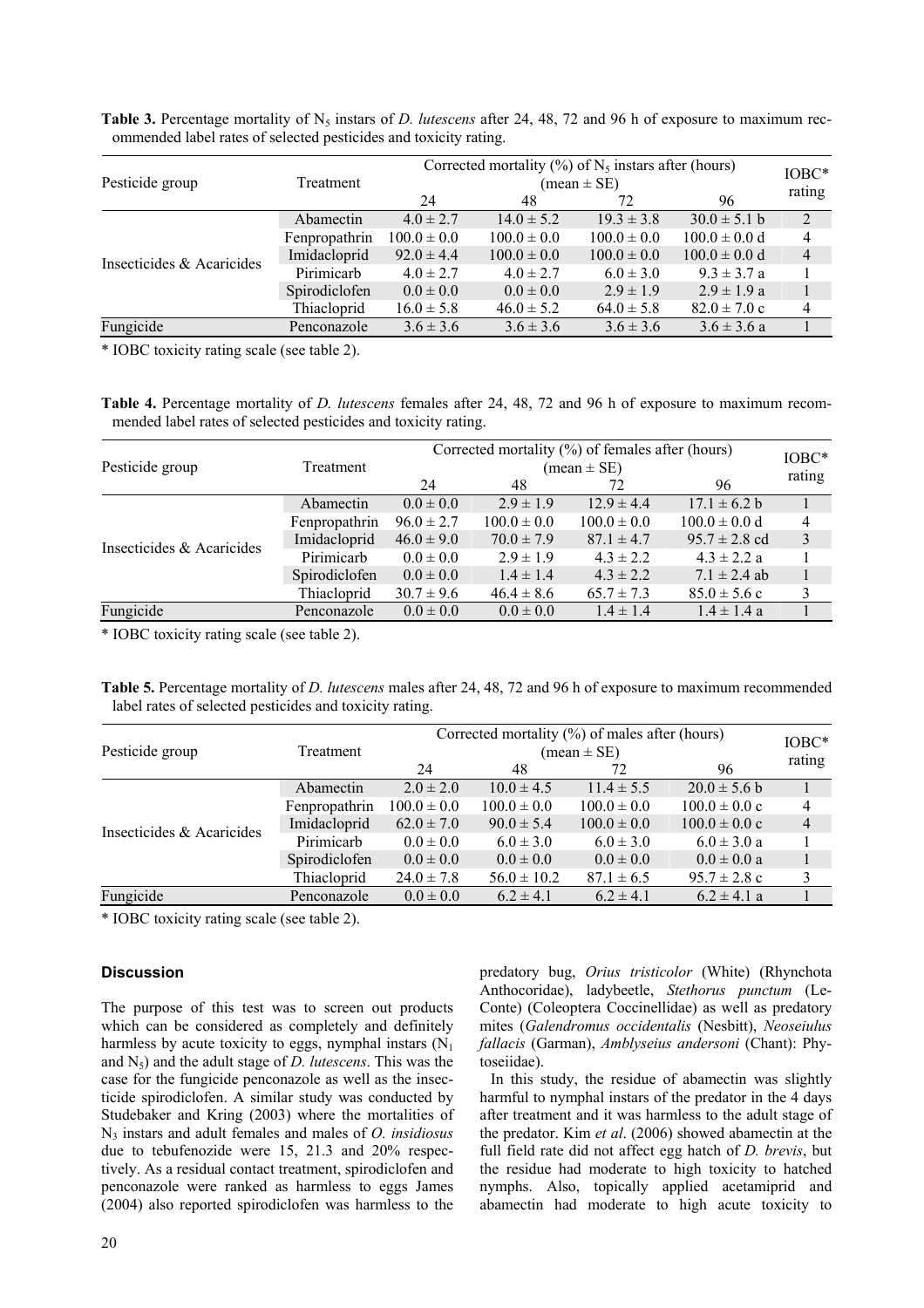nymphs and adults at the full field rate, but moderate toxicity at the 10% rate. This pesticide also has been innocuous to *Acanthinus* sp., *Discodon* sp. and *Lasiochilus* sp. (Bacci *et al*., 2007). In contrast, abamectin has shown harmful effects on hymenopterous parasitoids such as *Trichogramma cacoeciae* Marchal (Hassan *et al*., 1998) and *Encarsia* sp. (Bacci *et al*., 2007). Abamectin was also toxic to the predator *Cycloneda sanguinea* (L.) (Michaud, 2002).

Concerning the effect on predatory bugs, imidacloprid was more toxic against *Podisus maculiventris* (Say) (De Cock *et al*., 1996) and *O. laevigatus* (Delbeke *et al*., 1997) than diflubenzuron, pyriproxyfen and diafenthiuron. In the present study, fenpropathrin followed by imidacloprid caused the highest mortality in nymphs and adults of *D. lutescens*. This agrees with the results of Studebaker and Kring (2003), where imidacloprid was harmful to  $N_3$  instars, adult females and males of  $O$ . *insidiosus* according to IOBC ratings for laboratory assays. In contrast, Mizell and Sconyers (1992) showed that imidacloprid was harmless to the predatory insect *Chrysoperla rufilabris* (Burmeister) and predatory mites *Neoseiulus couegae* (De Leon), *Phytoseiulus macropilis*  (Banks) and *Proprioseiopsis mexacanus* (Garman). Kunkel *et al.* (1999) found that imidacloprid did not affect a population of predatory arthropods in soil. Pfluger and Schmuck (1991) showed that this compound was not harmful to predatory mites.

The residue of pirimicarb was moderately harmful to  $N_1$  instars and it was harmless to  $N_5$  instars, females and males of the predator. Castane *et al*. (1996) showed among the conventional insecticides tested, pirimicarb was harmless to *Dicyphus tamaninii* Wagner (Rhynchota Miridae) nymphs. Moreover, pirimicarb, applied in IPM plantations are proved not to have negative effects on populations of parasitoids of leaf miners and predatory mites (Fitzgerald *et al*., 2003). Therefore, pirimicarb could be considered as a selective insecticide for chewing and sucking insects (Badawy and El Arnaouty, 1999; Bartlett, 1964; Lingren and Ridgway, 1967; Bigler and Waldburger, 1994).

Spirodiclofen and penconazole residues were harmless to nymphal instars and adults of the predatory bug. Spirodiclofen is a broad spectrum acaricide acting via lipid biosynthesis inhibition (LBI) with no cross resistance to currently available acaricides and with additional insecticidal properties. According to new investigations (De Maeyer and Geerinck, 2009), spirodiclofen constitutes an important tool in plant sucker control in a tandem strategy with abamectin.

In conclusion, experimental results presented here suggest that using some of the tested pesticides that have a low toxicity for the predatory bug, *D. lutescens*, alone or integrated with this predator in an IPM program has potential to provide a great level of pest suppression.

## **References**

ABBOTT W. S., 1925.- A method of computing the effectiveness of an insecticide.- *Journal of Economic Entomology*, 18: 265-267.

- BACCI L., CRESPO A. L. B., GALVAN T. L., PEREIRA E. J. G., PICANCO M. C., SILVA G. A., CHEDIAK M., 2007.- Toxicity of insecticides to the sweet potato whitefly (Hemiptera: Aleyrodidae) and its natural enemies.- *Pest Management Science*, 63: 699-706.
- BADAWY H. M. A., EL ARNAOUTY S. A., 1999.- Direct and indirect effects of some insecticides on *Chrysoperla carnea*  (Stephens) (Neuroptera: Chrysopidae).- *Journal of Neuropterology*, 2: 67-74.
- BARTLETT B. R., 1964.- The toxicity of some pesticides to eggs, larvae, and adult of the green lacewing *Chrysoperla carnea*.- *Journal of Economic Entomology*, 57: 366-374.
- BIGLER F., WALDBURGER M., 1994.- Effects of pesticides on *Chrysoperla carnea* Steph. (Neuroptera: Chrysopidae) in the laboratory and semi-field.- *IOBC/wprs Bulletin*, 17 (10): 55-69.
- CASTANE C., ARINO J., ARNO J., 1996.- Toxicity of some insecticides and acaricides to the predatory bug *Dicyphus tamaninii* (Het.: Miridae).- *Entomophaga*, 41 (2): 211-216.
- DE COCK A., DE CLERCQ P., TIRRY L., DEGHEELE D., 1996.- Toxicity of diafenthiuron and imidacloprid to the predatory bug *Podisus maculiventris* (Heteroptera: Pentatomidae).- *Environmental Entomology*, 25: 476-480.
- DELBEKE F., VERCRUYSSE P., TIRRY L., DE CLERCQ P., DEGHEELE D., 1997.- Toxicity of diflubenzuron, pyriproxyfen, imidacloprid and diafenthiuron to the predatory bug *Orius laevigatus* (Het.: Anthocoridae).- *Entomophaga*, 42 (3): 349-358.
- DE MAEYER L., GEERINCK R., 2009.- The multiple target use of spirodiclofen (Envidor 240 SC) in IPM pomefruit in Belgium.- *Communications in agricultural and applied biological sciences*, 74 (1): 225-32.
- FITZGERALD J. D., SOLOMON M. G., PEPPER N., 2003.- Reduction of broad spectrum insecticide use in apple: implications for biological control of *Panonychus ulmi*.- *IOBC/wprs Bulletin*, 26 (11): 37-42.
- GRAFTON-CARDWELL E. E., HOY M. A., 1986.- Genetic improvement of common green lacewing *Chrysoperla carnea* (Neuroptera: Chrysopidae): selection for carbaryl resistance.- *Environmental Entomology*, 15: 1130-1136.
- HASSAN S. A., 1994.- Activities of the IOBC/WPRS working group "pesticides and beneficial organisms".- *IOBC/wprs Bulletin*, 17: 1-5.
- HASSAN S. A., 1998.- Standard laboratory methods to test the side-effects of pesticides (initial and persistent) on *Trichogramma cacoeciae* Marchal (Hym., Trichogrammatidae), pp. 71-79. In: *Ecotoxicology pesticides and beneficial organisms* (HASKELL P. T., MCEWEN P., Eds).- Kluwer Academic Publishers, Dordrecht, The Netherlands.
- HASSAN S. A., HAFES B., DEGRANDE P., HERAI K., 1998.- The side effects of pesticides on the egg parasitoid *Trichogramma cacoeciae* Marchal (Hym., Trichogrammatidae), acute dose-response and persistence tests.- *Journal of Applied Entomology*, 122: 569-573.
- HERARD F., 1986.- Annotated list of the entomophagous complex associated with pear psylla, *Psylla pyri* (L.) (Hom.: Psyllidae) in France.- *Agronomie*, 6: 1-34.
- HODGSON C., AVELING C., 1988.- Anthocoridae, pp. 279- 292. In: *Aphids, their biology, natural enemies and control*  (MINKS A. K., HARREWIJN P., Eds) vol. B.- Elsevier, Amsterdam, The Netherlands.
- HUFFAKER C. B., 1971.- The ecology of pesticide interference with insect populations, pp. 92-107. In: *Agricultural chemical harmony or discord for food, people and the environment* (SWIFT I. E., Eds).- University of California, Berkeley, USA.
- JAMES D. G., 2004.- *Beneficial arthropods in Washington hop yards: screening the impact of pesticides on survival and function*.- Washington State Commission for Pesticide Registration Meeting, Yakima, WA, USA.